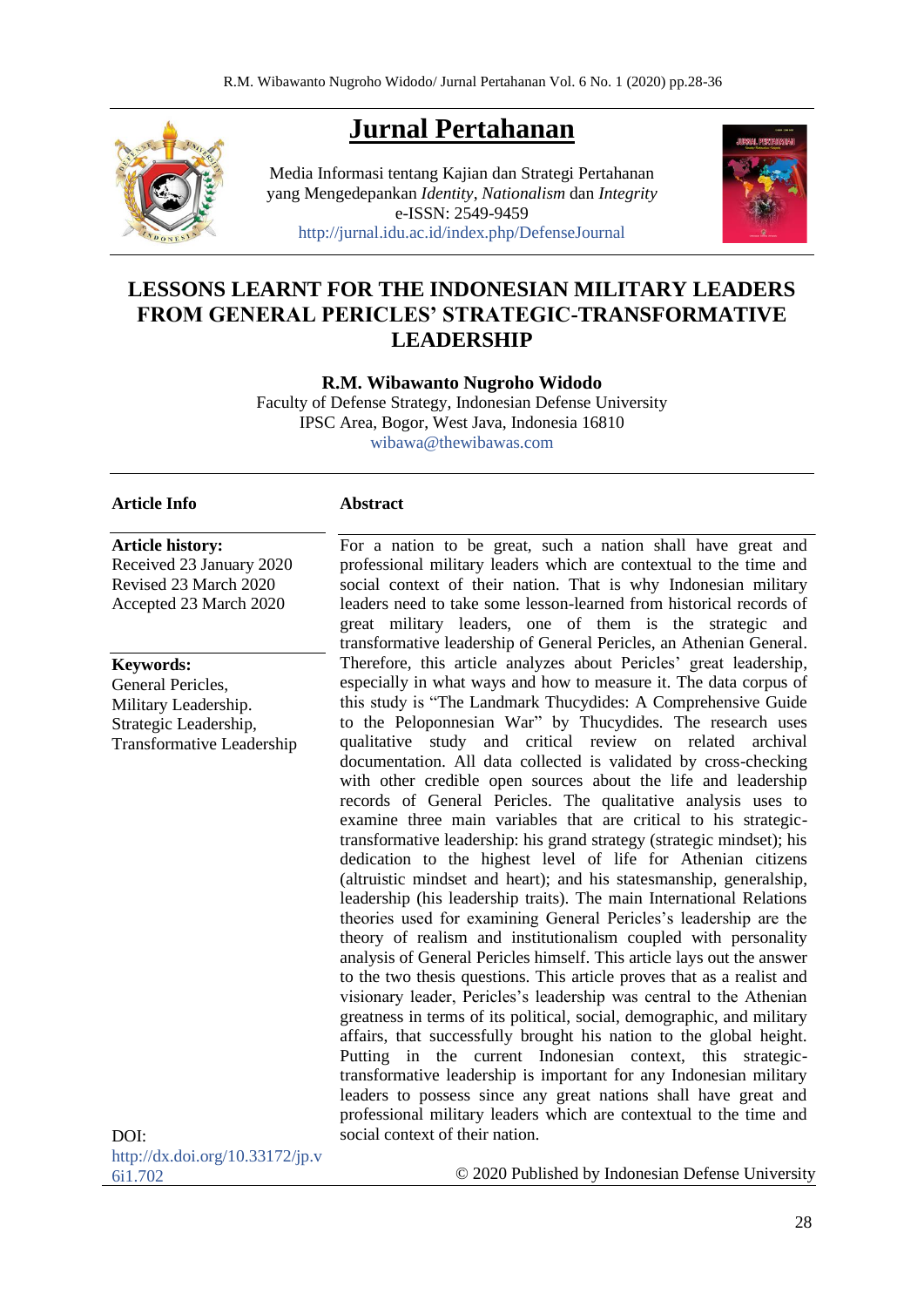## **INTRODUCTION**

The main object of this article is the great leadership record of General Pericles during the ancient classical age of Greece: in what ways and how to measure it. In its essence, the leadership within this context is about how General Pericles exercised his influence to successfully bring his nation to the global height. This historical examination of General Pericles' leadership in this article is important for the author and the readers since this examination will provide us with a framework about the role of the individual within his/her social context to shape the destiny of his/her nations.

The ancient classical age of Greece itself spanned from the era of the Persian War (490–479 B.C.) to the era of Alexander the Great that died in 323 B.C. During this era, the role of Greek leaders had determining effects that shaped domestic and international politics of ancient Greece. The importance of leadership and individual roles during this era was portrayed at least by Thucydides in his story of the Peloponnesian War (Thucydides, 2008). One of these Greek prominent leaders that had determined roles was Pericles (495–429 B.C.), the Athenian *strategos* (general) whose leadership and influence over the destiny of the Athenian Empire were subject to historical debates.

## **METHODS**

## **Thesis Questions, Statements, and Theoretical Framework**

The data corpus of this article is the literature of General Pericles, particularly from "The Landmark Thucydides: A Comprehensive Guide to the Peloponnesian War" (Thucydides, 2008)*.* This research used the qualitative method and critical review of related archival documentation. This article analyzes Pericles' great leadership, in what ways and how to measure it. Correspondingly, this article will lay out the answer to these two thesis questions. All data collected is

validated by cross-checking with other credible open sources about the life and leadership records of General Pericles. The qualitative analysis uses to examine three main variables that are critical to his strategic-transformative leadership, which is his grand strategy (strategic mindset); his dedication to the highest level of life for Athenian citizens (altruistic mindset and heart); and his statesmanship, generalship, leadership (his leadership traits).

The main International Relations theories used for examining General Pericles's leadership are the theory of realism and institutionalism coupled with personality analysis of General Pericles himself. Correspondingly to answer the thesis questions, this article aims to prove the hypothesis that as a realist and visionary leader, Pericles's leadership was central to the Athenian greatness in terms of its political, social, demographic, and military affairs, where we can view his great leadership from realist, institutionalist. and personality perspectives (Waltz, 2008; Wendt, 1999; Liddle, 2011).

First, although he was not the founder of democracy in Athens, his grand strategy, which was the reflection of his domestic policies, visionary foreign policies, and high-minded vision for Athens and Pan Hellenism has successfully brought Athenian to the height of democratic society and empire. Second, he gave Athenian citizens the fuller power of democracy and better education while inspiring them to live up to the highest level of life values in which he strongly believed: civic virtue; honor; achievement of great ambitions; and daring to risk one's life for the imperial Athens as the worthiest achievement to preserve. Third, his statesmanship, leadership, and generalship were able to bring the wealth and power to the Athenian Empire through his grand strategy in building Athens' mighty naval power along with the expansion of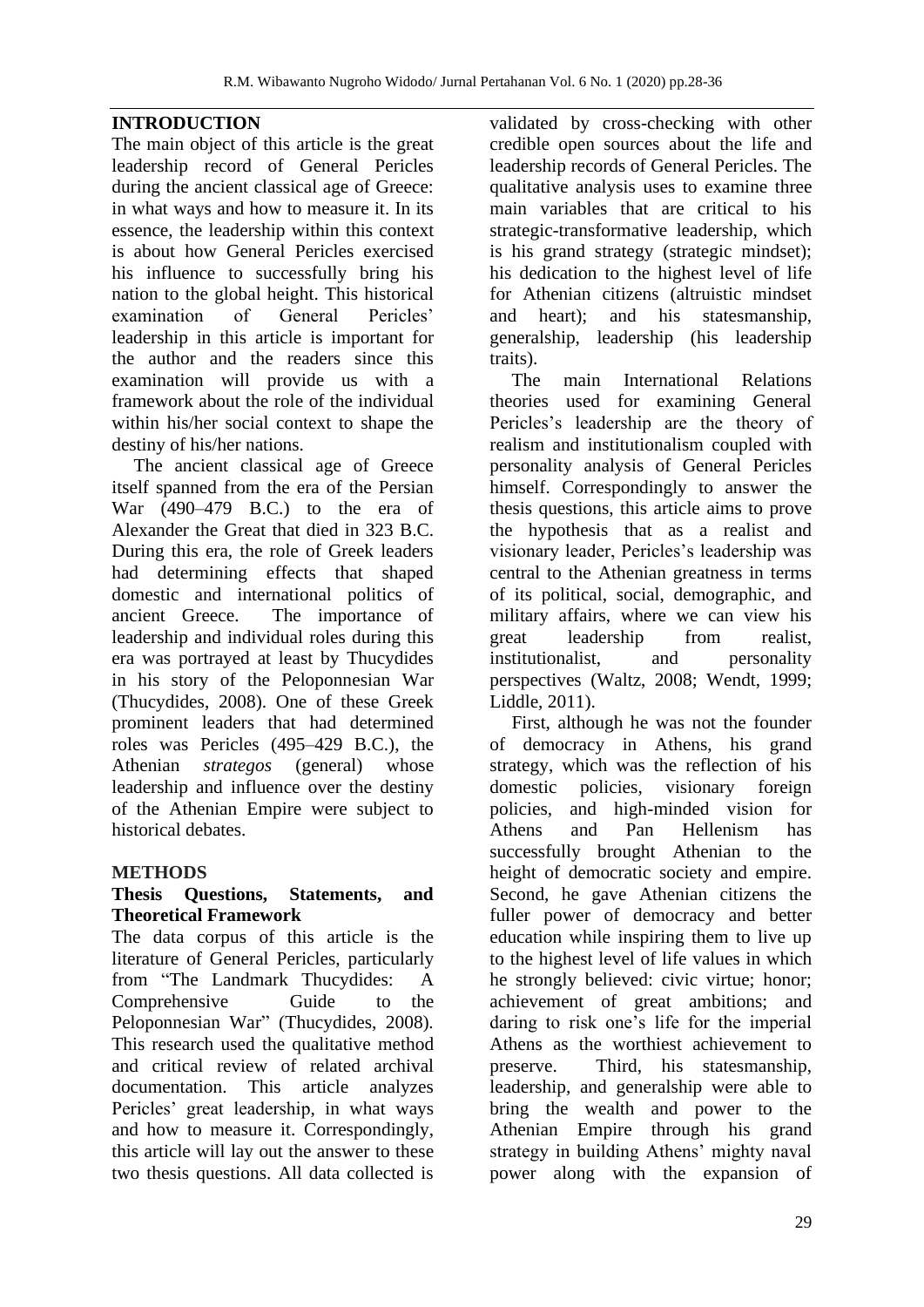commerce that in turn led to the rise of the Athenian Empire after the Greco-Persian Wars (499 – 449 B.C.).

Having said that, this article analyzes Pericles' leadership from three major perspectives: realism, institutionalism, and Machiavelli's concept of *virtu* and *fortuna* (Machiavelli, N., & Marriott, 2019), since these three classical factors: international system, domestic politics, and Pericles' personality (personal attributes/*virtu* and capability to seize social opportunities/*fortuna*) significantly shaped his leadership and grand strategy that in turn shaped the destiny of Athens and wider classical age of Greece. These three perspectives are analog with Kenneth Waltz's three levels of analysis: first, international politics are driven by individuals or psychological forces; second, international politics are driven by the domestic regimes of states; and third, international politics are driven by the state of international anarchy that impacts the behavior of states (Waltz, 2008).

First, realism explains the dynamic relationship of the international system and the high-stake politics of Pericles' leadership and grand strategy (Menaldo, 2010). According to realist, a leader must protect the state from the international environment imposed by the state of anarchy (Waltz, 2008). Based on this argument, a leader has strong incentives to engage with high politics since the state's survival becomes a chief intention for the leader. In this way, a leader's foreign policy is viewed as independent of domestic politics.

Second, institutionalism explains the dynamic relationship between domestic politics and Pericles' leadership and grand strategy. According to the institutionalist, a leader also has personal interests to stay in the power that in turn makes a leader comply with their domestic constituents (Wendt, 1999). Based on this argument, a leader has strong incentives to exert his/her leadership with the realms of low politics, where domestic politics itself shapes a leader's grand strategy including his/her foreign policies.

Third, Machiavelli's (Machiavelli, N., & Marriott, 2019) concept of *virtu* and *fortuna* serves to explain personality aspects of Pericles' leadership and grand strategy since his leadership and policy are mainly shaped by his idiosyncrasy that may have been mostly developed long before he was involved in politics and came into preeminence. Through his concept of *virtu* and *fortuna,* Machiavelli focused on the role of the individual as an autonomous actor who possesses, creates, and deploys political resources to achieve his or her goals. The individual actor as conceived by Machiavelli offers a promising basis for a theory of action that can help us understand the quality of individual leadership in their era (Machiavelli, N., & Marriott, 2019).

The concept of *virtu* and *fortuna* is often used by political scientists as a foundation to explore the role of political actors within their social context (Liddle, 2011). *Virtu* can be interpreted as cunning, masculinity, gentleness, and good morality. In this article, *virtu* is defined as a set of political resources that can be created, mobilized, and exploited by Pericles as a political actor to achieve his intended purposes. The elaborated examples of *virtu* that was possessed by Pericles consist of various elements such as strategic and tactical courage and wisdom, vision, firmness, tenacity, conscientious, reputation, gentleness, merciful attitude, domestic support, international support, managerial skills, and the strategic ability to see and predict strategic phenomena at the international landscape.

Referring to Machiavelli's characteristics of wise leaders (Machiavelli, N., & Marriott, 2019), it can be concluded that the true leaders should think and act strategically: using the current means for the larger and future ends. The truly strategic (political) leader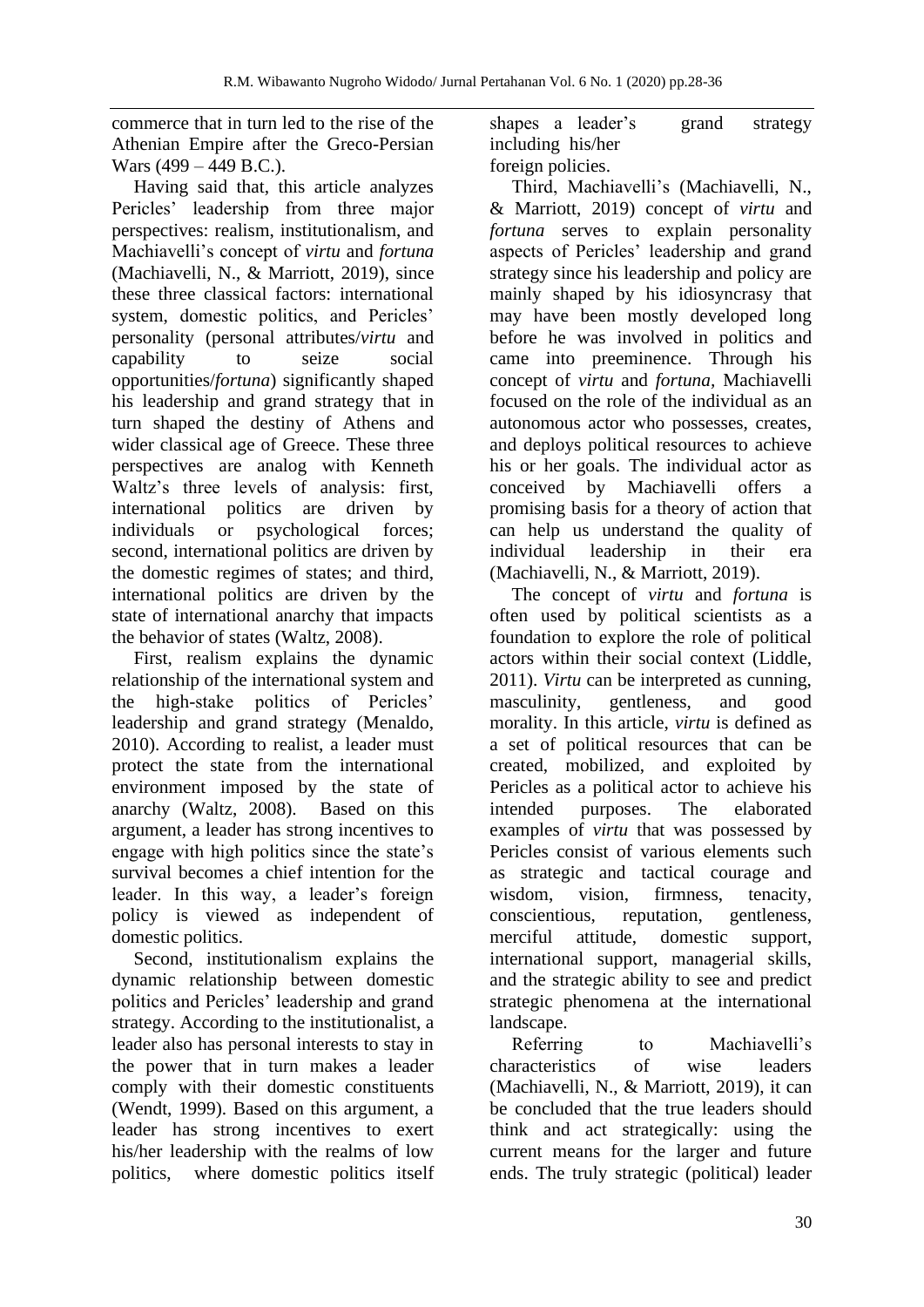whose mindset, vision, tenacity, and action are strategic is totally different from a (political) leader which merely because of his/her political positions, his/her decisions would be strategically impacting the wider society. In other words, the strategic position earned by politicians or individuals does not necessarily make them strategic leaders. By using this framework, it can be seen that in many ways Pericles had the best *virtu* to his contemporaries. Following his death, Athens did not generate any comparable strategic leaders. By exploiting his *virtu,* Pericles could construct the Athenian Empire in a way he believed was both sustainable and fit with the Athenian character.

However, based on Machiavelli's assumption on leadership (Machiavelli, N., & Marriott, 2019), leaders should also have the capability to be devious and to lie while at the same time willing to use coercive power. Nevertheless, the main contribution of Machiavelli for us in understanding politics and grand strategy (policy in execution) is his stressing point on the ability of the political actor that autonomously thinks, decides, and acts. In this measure, I also argue that by his nature Pericles was typical of a commanding leader that during his statesmanship he often acted as an autonomous force in policy and indeed able to influence, shape, and restraint his followers' political aims.

In addition to *virtu, fortuna* means chance and luck so that a political actor or leader must know how he/she can take the initiative out of unique opportunities. According to Machiavelli (Machiavelli, N., & Marriott, 2019), "*fortuna* seems to be the arbiter of half our actions, but she does leave us the other half, or almost the other half, so that our free will may prevail. It is better to be impetuous than cautious, because *fortuna* is a woman, and if you wish to dominate her you must beat and batter her".

## **RESULT AND DISCUSSION Analysis of Pericles' Leadership and Grand Strategy**

According to James MacGregor Burns (Burns, 1979), the leadership lies in the power (since power is the foundation of any leadership), and power itself is the mutual relationship between leaders and followers forming the leadershipfollowership concept in which leadership is not exercised with the coercion or merely transactional, but leadership itself is exercised within the context of transformation where leaders are able to transform the view, want, need, resource and standard of life of their followers. Corresponding with the transformative leadership framework of James MacGregor Burns (Burns, 1979), the strategic leadership itself is identical with transformative leadership since strategic leadership is also about how to make strategic impacts to the object of one's leadership to bring (transform) one's object of leadership from one state to another new and better state as compared to other comparative conditions or objects.

In other words, there is no such strategic leadership if it is not transformative within the leadershipfollowership context since the concept of leadership is to create betterment for others with the final aim of a perfect or ideal condition. The continuous efforts of betterment and perfection in this unperfected world must become the ideal of virtuous leadership that will continue until the eternal, resurrected and perfect world to come. This is elaborated within Judeo-Christian and Islamic theology, as well as by renowned philosophers such as Plato, and corresponding to the very purpose of statesmanship and strategic leadership, which is about how to relentlessly pursue national interests defined by the successful transformation of potential national power (demography, territory, and natural resources) into national real power (ideology, politics,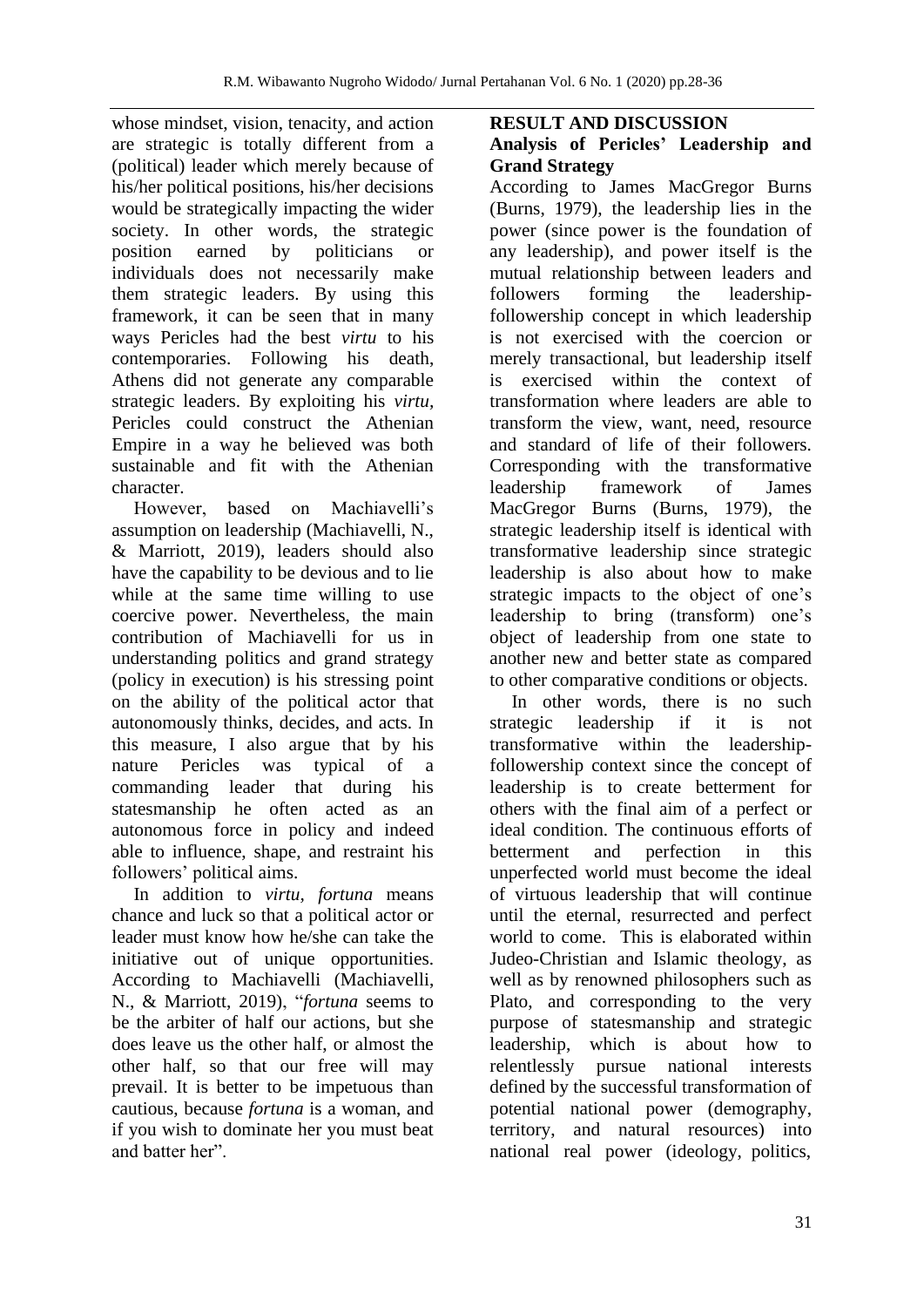economics, society, psychology, cyber and technology). Realization of strong national power will produce strong instruments of national power, such as military, intelligence, diplomacy, law enforcement, information, finance, and economy to transform potential national power into a real national power that determines the status of a nation as a winning nation at the global level.

It is within this measurement we can view how Pericles within his lifetime was able to exercise a strategic-transformative leadership within his capacity as a military and political leader in his era where Pericles was successful to transform the military power and socio-economicpolitical life of his nation. That said, by looking at the leadership model of Pericles, the Indonesian military can apply a series of leadership development models that can prepare the Indonesian military officers throughout their professional and academic military exposures with both strategic and transformative mindset since their military academy years going up to their senior, generalship level.

Born to a politically prominent and wealthy family, Pericles had the best education available in his era that made the young Pericles grew up to become a firstclass citizen of Athens which had the commanding mastery over public opinion, integrity, and character sustained by his upper economic, social, and political status. This social construction shaped Pericles' personality that eventually made him ambitious and highly confident to lead Athens in upholding and expanding its values, power, and glory. Pericles' personalities were shaped in such a way that made him more as an agent who shaped his social structures rather than as an agent who was more constrained by his surrounding social structures. The possession of such characters indicated that he was a strong, creative, cunning, and decisive figure with a serious devotion to abstract values such as honor and glory that made him altruistically daring to take

risks for Athens and walking in the solitary path of a soaring leader.

He already showed his leadership idiosyncrasy since before he rose as the sole leader of Athens where he demonstrated his boldness and decisiveness when he was confronted by domestic and international challenges. He showed this, first, by ostracizing Cimon, an Athenian politician, and general that he perceived as his prominent conservative contender. Moreover, when Cimon and his army were away to help Sparta in dealing with the uprising, with the strong support from people Pericles along with his close friend, Ephialtes they conducted revolutionary-democratic reforms by robbing the most of Areopagus Council's jurisdiction that allowed the Assembly and the Heliaea (people's courts) to have absolute powers. This article argues that it was Pericles' *virtu* and ability to seize the *fortuna* that allowed him to exploit this decisive political moment which eventually reformed fundamental elements of Athens's domestic society. In addition to his revolutionary domestic movement, at the international level, Pericles as Ephialtes' deputy had the role in boldly grasping an opportunity to make alliances with Argos (Sparta's enemies for centuries) and Thessaly (a powerful state in the north) in 461 B.C. Later in the same year, Ephialtes was killed and eventually, Pericles became a sole leader of Athens until his death in 429 B.C.

After becoming an incontestable leader of Athens, he demonstrated his strong concern over domestic politics and local Athenians that in turn shaped his leadership and grand strategy at the international level. It shows that Pericles' grand strategy and foreign policies had a close relationship with his domestic policies.

First, he was a strong promoter of democracy that made him imperialistically spearheaded Athens's democratic values and ideals over the region. In this way, Pericles demonstrated his commanding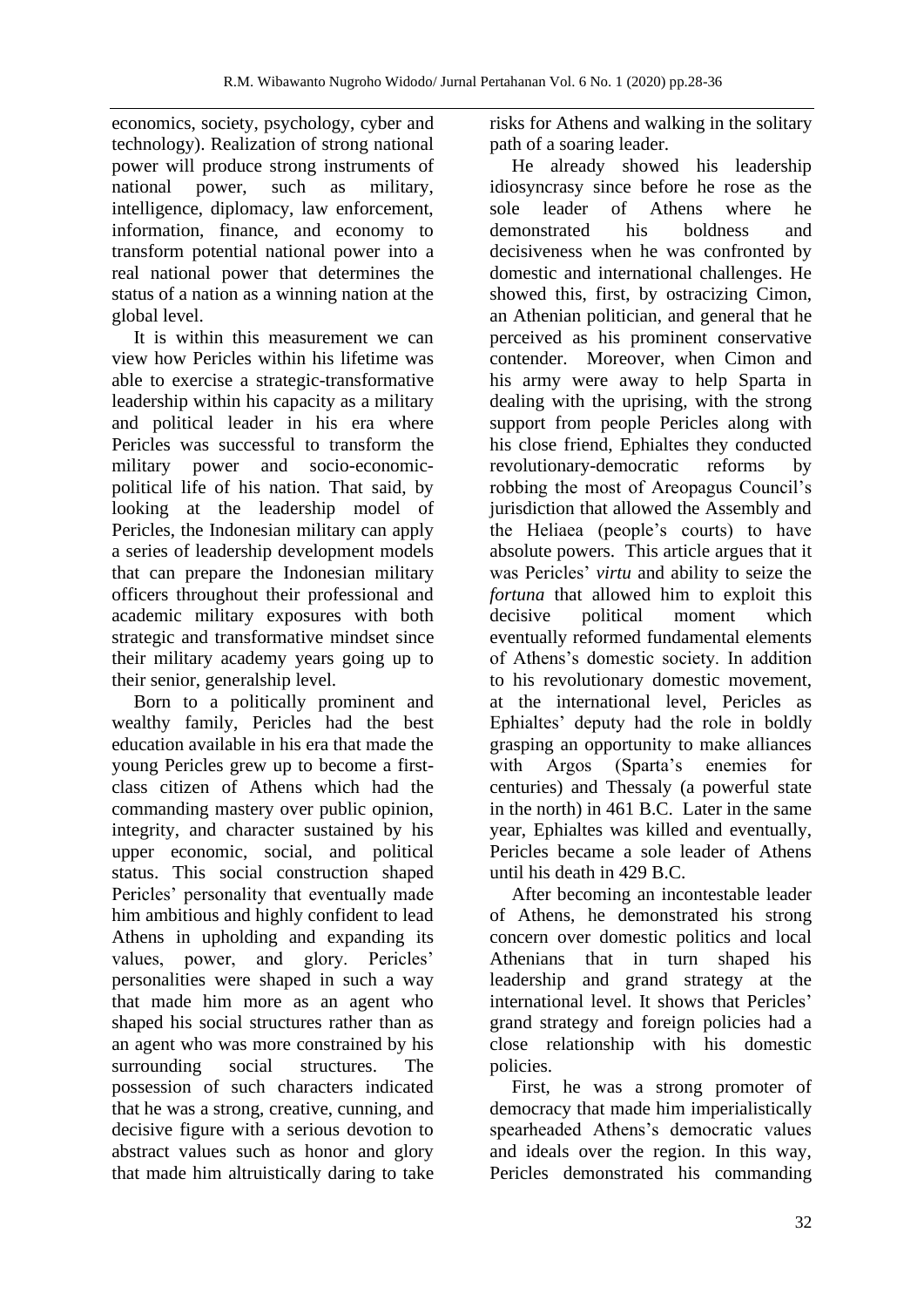leadership and charisma by changing the Delian League into one unified Athenian Empire. After forming the Athenian Empire, Pericles collected annual payments from the member states to raise and maintain a naval power. Moreover, as he was a strong supporter of democracy, he also used these collected payments to improve Athens and its citizens.

What he had done up to this point demonstrated how his conviction and adherence to a set of abstract values were successfully translated to preserve national interests and redefine the national character that in turn shaped beliefs, values, and daily habits of its citizens. As an addition, Pericles' leadership and statesmanship were also marked by various events where he successfully convinced his fellow Athenians to accept and follow his ideas and policies (e.g. his Funeral Oration throughout the city). As a strong leader that was highly respected at the domestic and international level, one of his significant geopolitical approaches and security policies was by taking seriously any potential uprising in the Athenian Empire. He managed this by taking suppressive measures and engaging in the show of force that in turn made Sparta felt that Athens' growing accumulated power would threaten Sparta's ways of life.

This study argues that Pericles' generalship, leadership, and statesmanship in using the realms of low politics and high politics in the domestic and international arena have realistically and psychologically undermined Sparta's ability to cope with Athens' growing soft (economy, commerce, democratic values, and national ideals) and hard (military and diplomatic) power. First, Athens' democracy, commerce, and rule of the sea encircled and threatened Spartans that were more conservative, less learned, austere, land oriented, and less innovative as compared to Athens.

Therefore, this study argues that Pericles' leadership successfully made Sparta think and believe that they were inferior and insecure to the Athenian Empire. Looking from the neorealist perspective of hegemonic theory, Sparta should have balanced against the growing power of Athens not by engaging in the war but by investing in a fleet, and improved expeditionary force, and in its empire. Although the later war between the Athenian Empire and Sparta were driven by enmity, mistrust, Spartan envy, insecurity, honor, and self-interest; Sparta's declaration of war was a proof that Sparta's citizens did not necessarily fear the Athenians but rather underestimated their power and determination to cope with the Athenian growing power. It proves that this can be seen as one success of Pericles' leadership in generating psychological victory over Spartans.

Second, he wisely led Athens in such a way to manage the expanding imperialistic nature of Athens. He invigorated domestic politics by engaging in art and philosophical works, beautifying the cities, building public places (e.g. Parthenon), having more political participation, and encouraging public works. It was mainly through his efforts that Athens holds the reputation of being the educational and cultural center of the ancient Greek world. Specifically, in 445 B.C. Pericles diverted a disaster by making a thirty-year peace with Sparta where both sides gained what they aimed. Athens yielded its political power over the states on the Greek mainland and Sparta recognized the Athenian Empire as a legitimate political entity. I see all these policies as Pericles' ways to improve the lives of his fellow citizens while diverting their attention from the expansive nature of Athens that might trigger the war in the region.

However, Pericles' foreign policies to maintain the Athenian Empire, suppress any potential revolts and resist Sparta's influence in the Athenian Empire, which was coupled with a series of following incidents inevitably caused the war with Sparta and its allies to erupt in 431 B.C.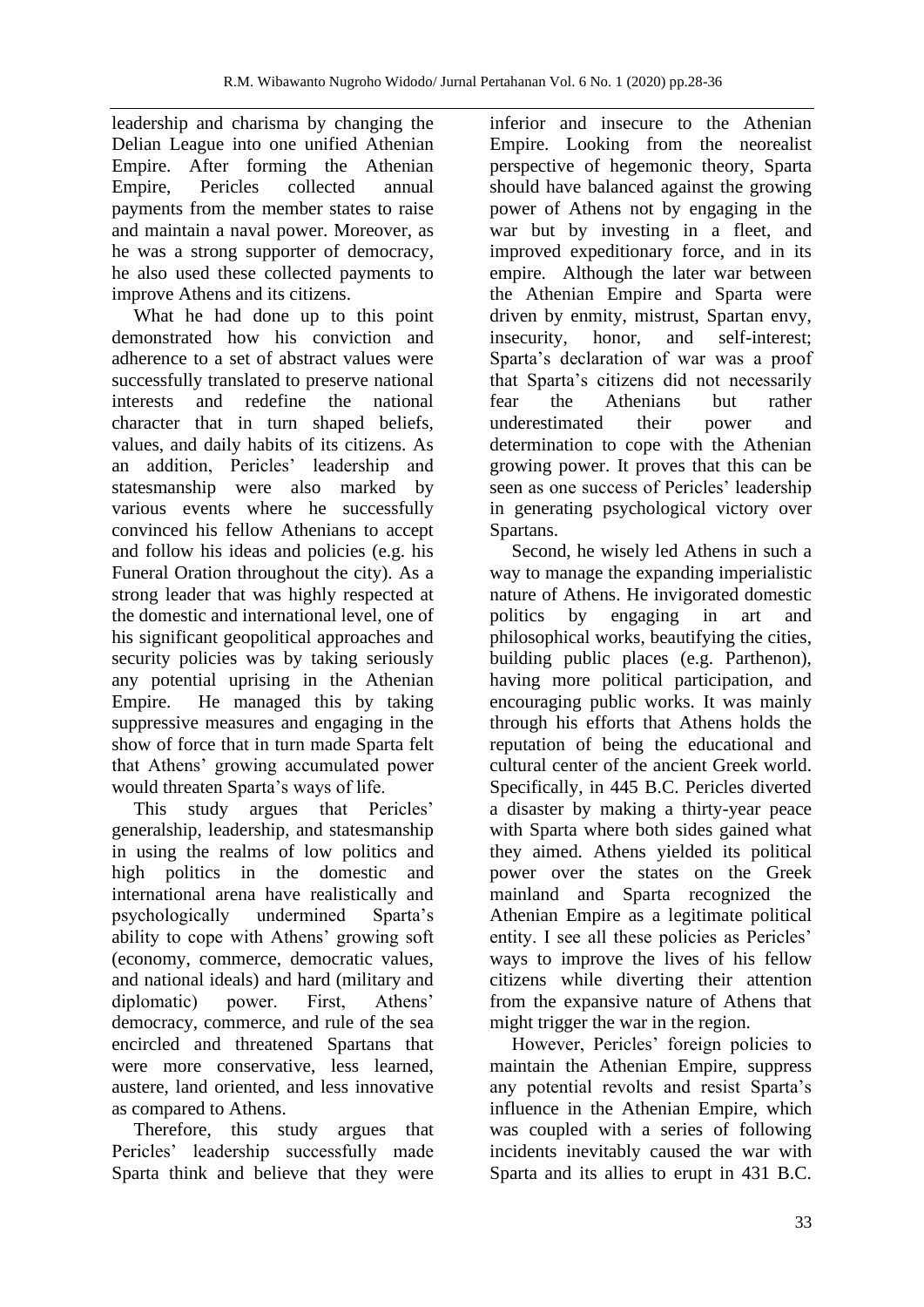This study argues that the Peloponnesian War was also driven by leaders' miscalculations during the crisis that eventually contributed to the eruption of the war.

First, it can be seen as a partial failure of Pericles to prevent the war while he should have been able to exploit Athenian relative superiority to manage its relationship with Sparta without being dragged into the war. Second, once he decided to make Athenian become a growing empire, he should have been wellprepared with any possible war scenarios with another hegemonic power, Sparta. In this way, he should have been ready with better-prepared strategies and wellprepared national resources in dealing with the contingency of Sparta's attack of Athenian territory.

His funeral oration that convinced his Athenian fellows to stay in the city's wall turned into a fiasco. His wartime strategy which was an offensive by the sea, avoidance of battle on the land, and control of the empire were stained by the absence of *fortuna* were inside the walls of Athens, a plague struck a third of Athens's armed forces in which two sons of Pericles were also among them. After that, the people of Athens began to turn against him. He defended his war strategy and was fined but reelected strategy (general) in 429 B.C. before he died due to the plague later in the same year.

## **CONCLUSIONS, RECOMMENDATION, AND LIMITATION**

For a nation to be great, such a nation shall have great and professional military leaders which are contextual to the time and social context of their nation. That is why Indonesian military leaders need to take some lesson-learned from historical records of great military leaders, one of which is the strategic and transformative leadership of General Pericles. The variables that determine the strategictransformative leadership of General Pericles is his grand strategy (strategic mindset); his dedication to the highest level of life for Athenian citizens (altruistic mindset and heart); and his statesmanship, generalship, leadership (his leadership traits). Correspondingly, this article is to prove that as a realist and visionary leader, Pericles's leadership within his best effort as a limited human being- was central to the Athenian greatness in terms of its political, social, demographic, and military affairs, that successfully brought his nation to the global height.

All arguments developed and articulated in this article however have proved that a great leader who shaped the good fate of his nation through his *virtu* and *fortuna,* eventually failed to achieve the preferred ends (the eventual loss of the Athenian Empire in the Peloponnesian War and never regained its preceding power) since there were many other factors beyond his control as a limited mortal being that took part in determining the fate of Athenian Empire. As Pericles' leadership has been subject to continuous debates, the proponents of his leadership argue that during his life Pericles already performed his best to exert his leadership and grand strategy for the best interests of Athenian Empire, while he should not be entirely responsible for any factors beyond his control that affected the fate of the Athenian Empire. These factors consisted of Spartan perceptions and decisions, the alliance roles and behaviors in stimulating the hegemonic war between Sparta and Athenian, and preceding historical events. On top of everything, the theistic aspect reigns absolutely. It is still Lord God the Almighty who is the superlative strategist since He is Omni-Potent, Omni-Present, and Omni-Scient One. General Pericles is like any other mortal being. They are a limited human being and do not know everything.

On the other hand, the critics of Pericles' leadership argue that Pericles personality and ambition coupled with his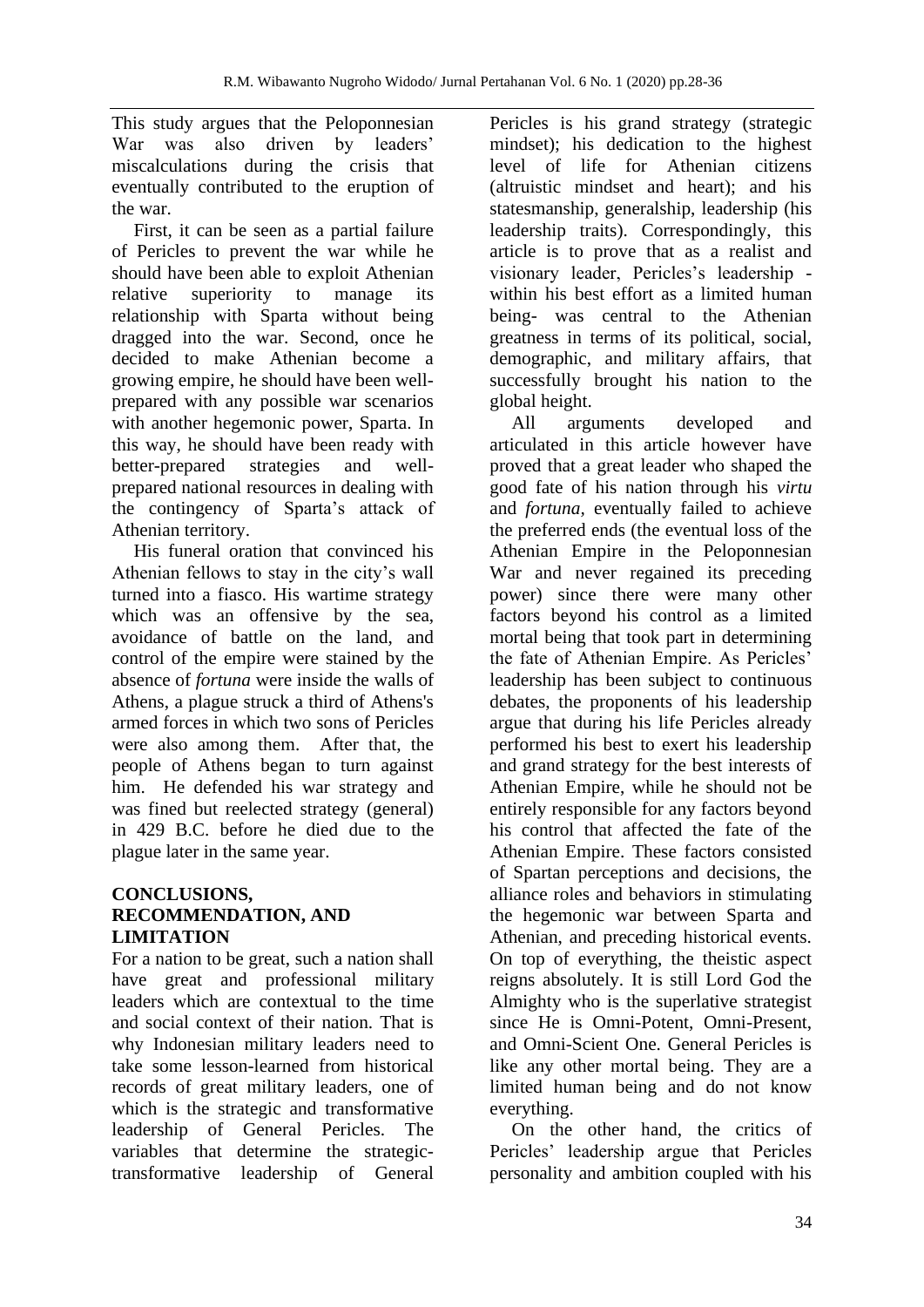miscalculated geopolitical assessment and defense strategy in the peace and wartime contributed significantly to the loss of Athenian Empire where the Athenian Empire eventually loss to Sparta in the Peloponnesian War (431–404 B.C.) and never regained the preceding power it enjoyed before the war erupted. Based on Thucydides' explanation of the Peloponnesian War (Thucydides, 2008), we can conclude that his ambition and adherence to a set of such abstract values as Athenian great leadership, transformative vision, and global-reaching diplomatic decisions brought the Athenian Empire into its height, as well as being responsible for the precipitation of war conduct against Sparta.

Nevertheless, this study still argues that as an individual, Pericles was still a great leader that could exploit his set of *virtu* and grasping the *fortuna* for the interests, security, and honor of his nation both in the domestic and international realms. He had almost everything as an ideal leader: he was rich, well-educated, populist, patriotic, great orator, statesman, art lover, and highly respected leader at national and international levels. He was a product of Athenian societal regime that in such a way fostered environments where superior qualities of individuals could flourish.

Pericles' works and achievements were concrete. During his time as an Athenian leader, Pericles introduced new political ideas and practices that eventually changed the established principles and customs that had governed Athenian domestic politics and the structure of international affairs (e.g. Pericles' military strategy transformed the conduct of ancient Greek warfare). This study sees all these as another set of proofs that he was superb in going through the rough politics of his days. Even after he died, he inherited the society with his long-lasting ideas: pride of one's nation (a love of Athens), liberty (a belief in the freedom for Athenians), and human dignity (a belief in the human ability).

Finally, it is strategically imperative to instill the strategic and transformative mindset in the academic and professional setting of Indonesian military officers culture since leadership itself is closely connected to strategy, which is related to strategic thinking or the capability of someone to think and act strategically and make decisions to benefit others. There are at least six thinking attributes that shall be instilled in the mind of Indonesian military officers since their youth time as cadets and junior officers up when they become senior, general officers: critical thinking; thinking in time; synthesis thinking; system thinking; creative thinking and future thinking (Nugroho, 2018; Nugroho, 2018b).

Such a set of capabilities, built upon self-introspection and self-awareness, is also a prerequisite of a leader, as leadership is also about serving, followership, and others' interests. Creating transformed, better conditions and followers shall become the goal of any strategic-transformative leader. Regardless of who they are, any leaders including General Pericles are still limited human beings, thus any great leaders or want-tobe great leaders must become the continuous learners, and the officeholders or politicians are not necessarily great leaders themselves. Strategic leadership is about how to think and how to act in the strategic, visionary, and executable sense. Such mindset is the determining factor to how leaders view the global strategic environment and how they make and implement strategic decisions to shape the global environment for the benefit of one's nation (Tobing, V., & Muradi, 2015). All these recommendations are important since the globally winning mindset of the nation's leaders and citizens is the most fundamental ingredient to bring such a nation as a winning nation at the global level. General Pericles has proved it during his lifetime, and we shall learn from this great leader of ancient Greece that once became a world's superpower itself.